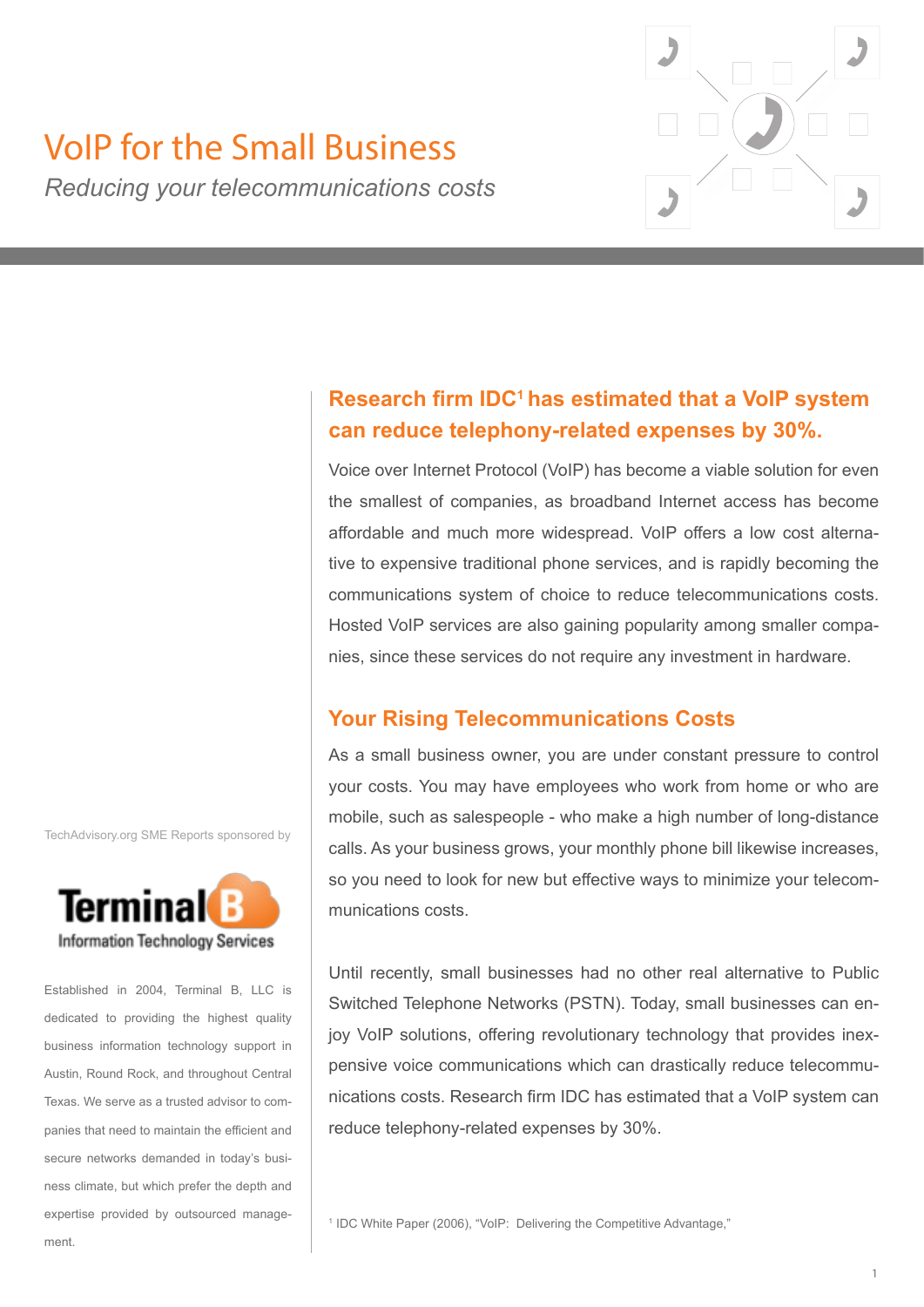"...The good news is that there are plenty of innovative VoIP companies ready to help. They range from voice-over-broadband and SIP-trunking providers to vendors of IP PBXes that work with such SIP trunks. Though they typically aren't bigname providers with huge support organizations, the sophisticated services they offer at least aim to make the small businesses that use them seem bigger. "

> **Robert Poe VoIP News**

## **What is VoIP?**

Voice over Internet Protocol (VoIP), also called IP telephony, is the technology that allows you to make voice calls via the Internet instead of traditional phone lines. You can make calls using a dial up connection or a broadband connection (however, a broadband connection is necessary for superior voice quality).



# **Types of VoIP Services Free VoIP services**

There are many free VoIP services that allow you to make free computerto-computer calls. These services are mainly designed for individual use, and include such services as Yahoo Messenger, MSN Messenger, and Google Talk. They provide you with instant messaging tools and also allow simple videoconferencing.

Skype is one of the most popular VoIP service providers, and most of its services are free. Skype allows you to make free Skype-to-Skype calls, video calls, and conference calls, and also provides an instant messenger tool. These free services work well for staying in touch with family and friends, but may not provide you with the voice quality and reliability needed for your professional ongoing business needs.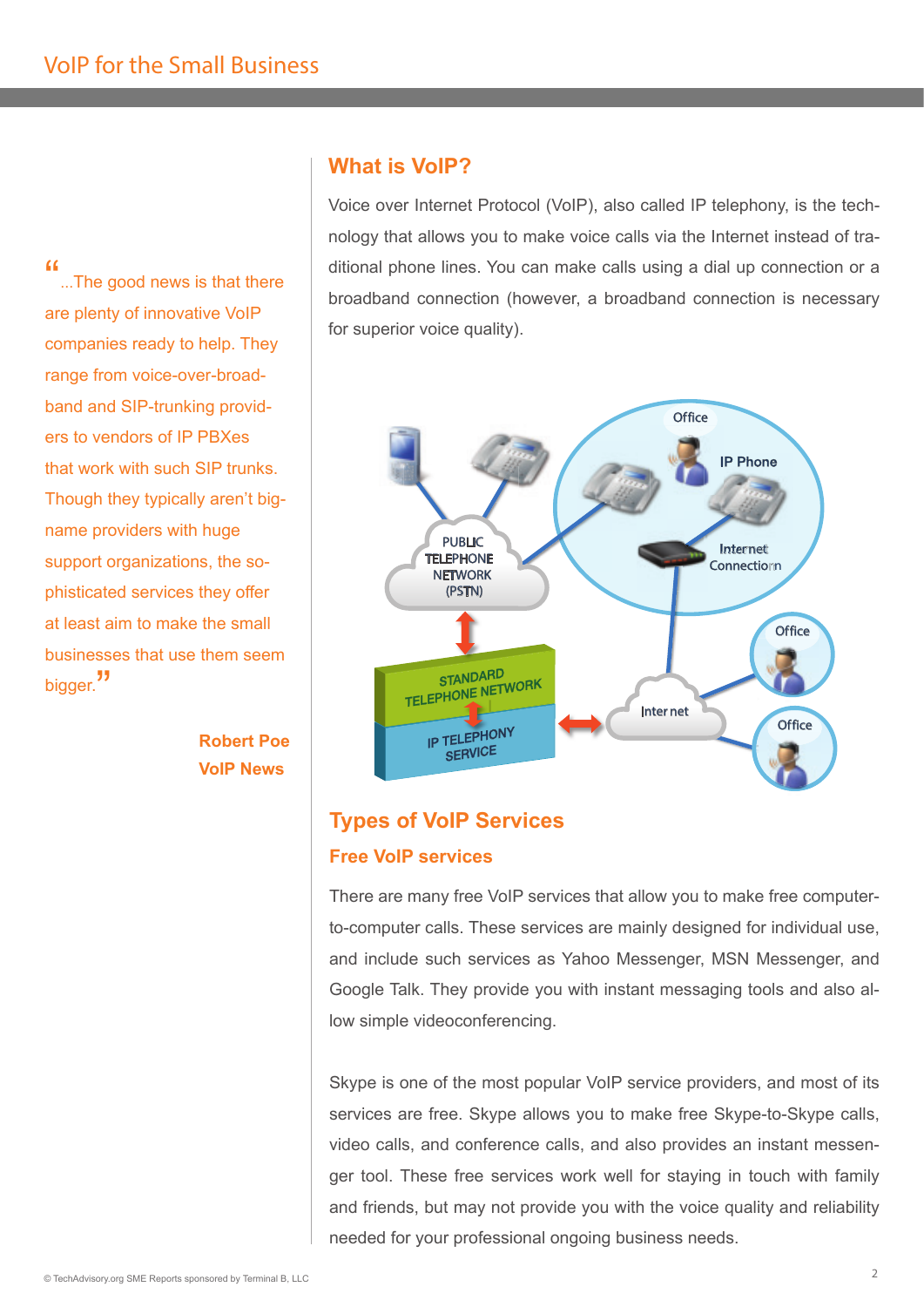#### **Business VoIP services**

These services are specifically intended for business use, offering the quality of services required by professionals, and consequently are not free. Companies offering business VoIP services include Packet8, Speakeasy, Vocalocity, Covad, and Vonage, one of the top leaders in Internet telephony.

Vonage offers small business VoIP plans and charges a low, flat monthly fee for allowing you to make national and international calls. Skype also has a plan for business users which allows you to make unlimited phone calls (to a landline or cell phone) within the US and to Canada for a very low flat monthly fee. There are many such options in VoIP service providers, offering a flat monthly fee for the best plan to suit your requirements.

#### **How can VoIP Save You Money?**

VoIP offers many benefits and useful features over traditional telephony. The most significant benefit is that it saves your business money by reducing your phone bills through network convergence, and provides you with many useful features at no additional charges.

#### **Lower costs**

VoIP phone services are cheaper than traditional telephone services. If your business is making frequent long distance calls, then VoIP can dramatically reduce your phone bills, as many VoIP service providers will allow you to make unlimited long distance calls at a very low flat monthly fee. For instance, if your staff is using conventional telephone services to make sales calls, your monthly telephone bill is probably hundreds of dollars per month. In contrast, if you choose to use a VoIP phone service such as Vonage for your business, you get unlimited local and long distance business calling within the United States and Canada for flat monthly fee of \$49.99 per line. International calls are charged at very nominal rate. If you are calling another Vonage number then the call is free, even if it is an international call.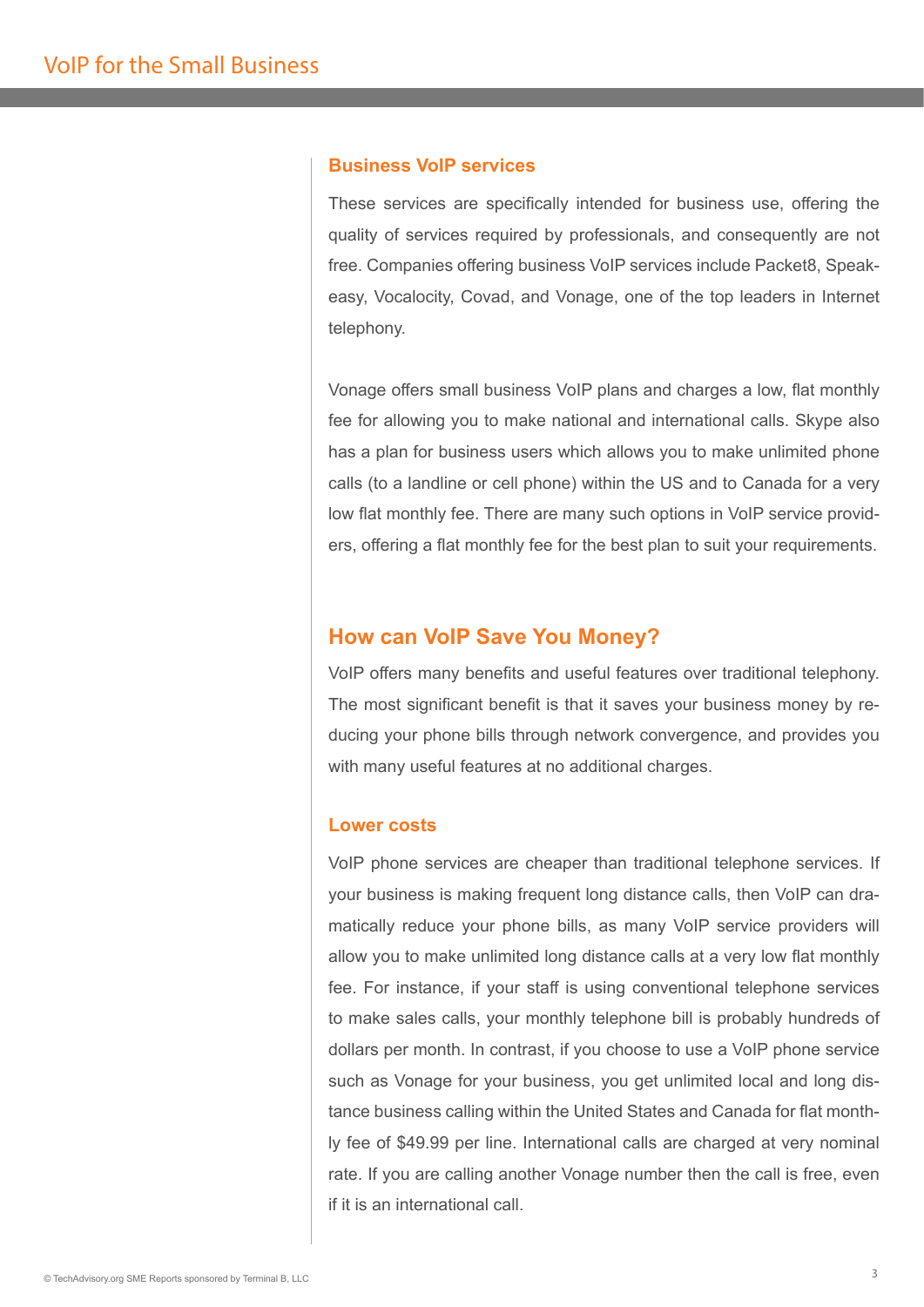"...VoIP phone services are cheaper than traditional telephone services. If your business is making frequent long distance calls, then VoIP can dramatically reduce your phone bills as many VoIP service providers will allow you to make unlimited long distance calls at a very low flat monthly fee.<sup>"</sup>

#### **No additional charges for special features**

Almost all of the VoIP service providers offer many useful features free of cost, as these services are bundled with a VoIP service. For instance, with Vonage VoIP, services such as a dedicated fax line, voicemail, caller display, call diversion, call waiting, and 3-way conferencing are free.

#### **Savings on adds, moves, and changes**

As your business grows, many new employees may be added to your company, and over time some of your existing employees may leave the company. With a traditional phone system, adding a new phone line or changing an existing line is an expensive and a very time consuming job, often requiring the services of an expert who charges per service call. VoIP is very suitable for your growing business needs as adds, moves, and changes are very easy to perform yourself via a Web-based control panel.

#### **VoIP increases your employees' productivity**

VoIP provides you with several large, enterprise-level communications capabilities, such as auto-attendant (answering system) and find/follow features. Until now, these capabilities were very expensive and were only possible through Private Branch Exchange (PBX) telephony systems. However, with today's VoIP solutions, your small business can have access to these advanced capabilities. For instance, your company can have access to a find/follow feature that permits rerouting of calls automatically to employees wherever they are located. That means your employees can choose to have calls follow them from a traditional desk phone to their cell phones or even to their email boxes.

#### **No need for separate networks**

With VoIP, you do not need to maintain separate networks for voice and data. You can converge both networks into a single network, making the overall management quite simple.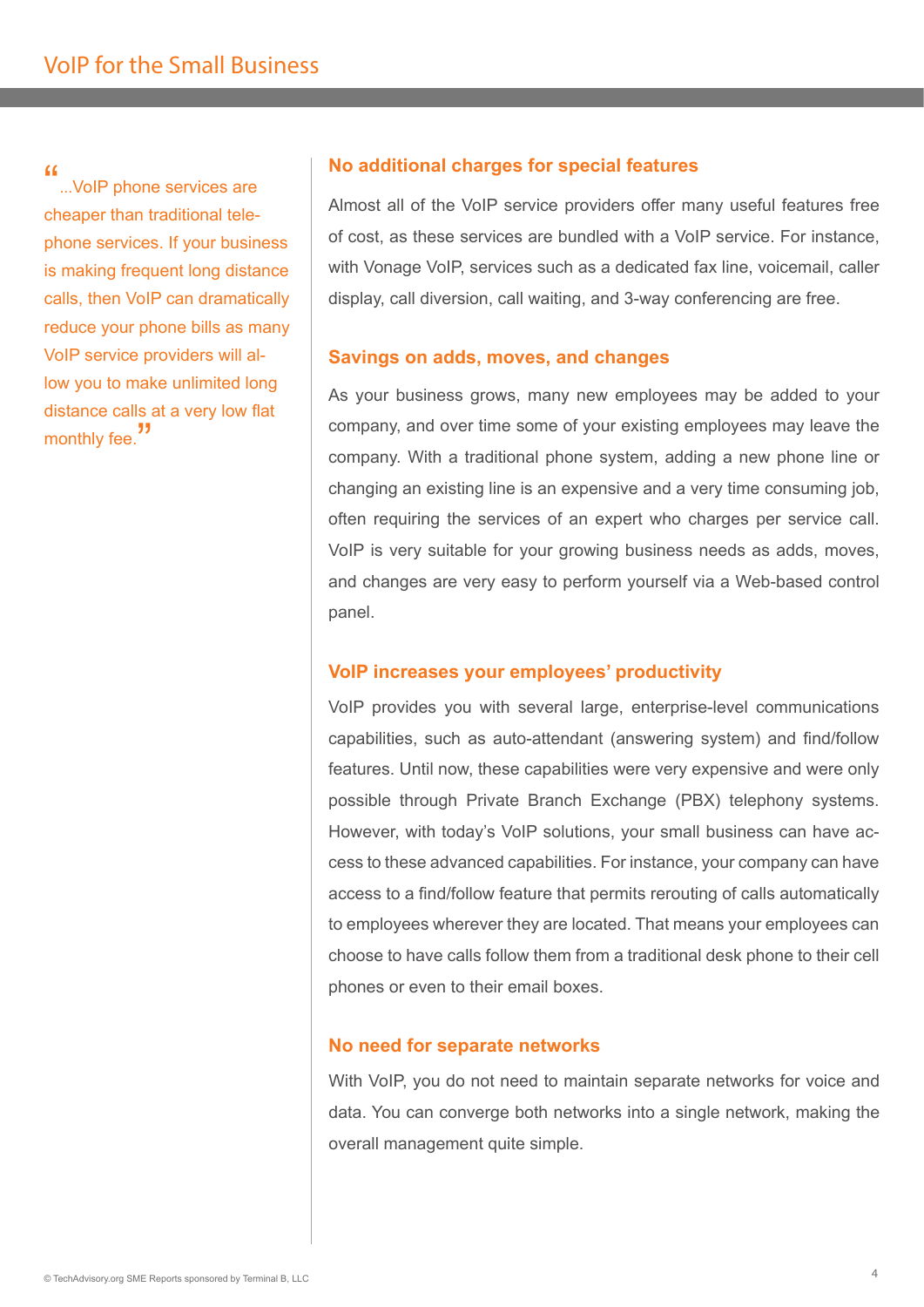## **Hosted VoIP vs. Premises-Based Key Benefits of Hosted VoIP**

You have two options available to you: you can manage your VoIP system in-house, or you can opt for hosted VoIP services. In a premisesbased model, all hardware related to the IP phone system will reside at your company's site. You will purchase, install, and maintain all the equipment, and you will need in-house expertise to operate the system. Premises-based systems are complex to install and maintain. In addition, you must invest money in equipment.

In contrast to a premises-based system, hosted VoIP solutions involve no upfront costs. All the equipment is managed off-premises by a service provider, and there is no physical hardware onsite to maintain. The service provider maintains and supports the equipment, and you get the services for a flat monthly fee.

Small companies are quickly adopting the hosted Voice over IP (VoIP) model as it is the more reliable and cost-effective solution. You get services at a flat monthly fee based on the number of lines and features.

A leading consulting firm, AMI Partners, which forecasts trends among small and medium businesses, predicted that hosted VoIP spending will grow at a compounded annual growth rate (CAGR) of 56.9% between 2005 and 2010, and that most of this growth would come from the small business segment (companies with up to 99 employees), which will grow at a spectacular 69% on a cumulative basis for the next five years.

## **Conclusions and Recommendations**

Until recently, smaller companies have had no real alternative to expensive conventional phone systems. Now, as broadband Internet access has become affordable even for small businesses, VoIP is becoming a cost-effective, feature-rich alternative to traditional phone systems. Small companies are quickly adopting hosted VoIP solutions to lower their telecommunication costs.